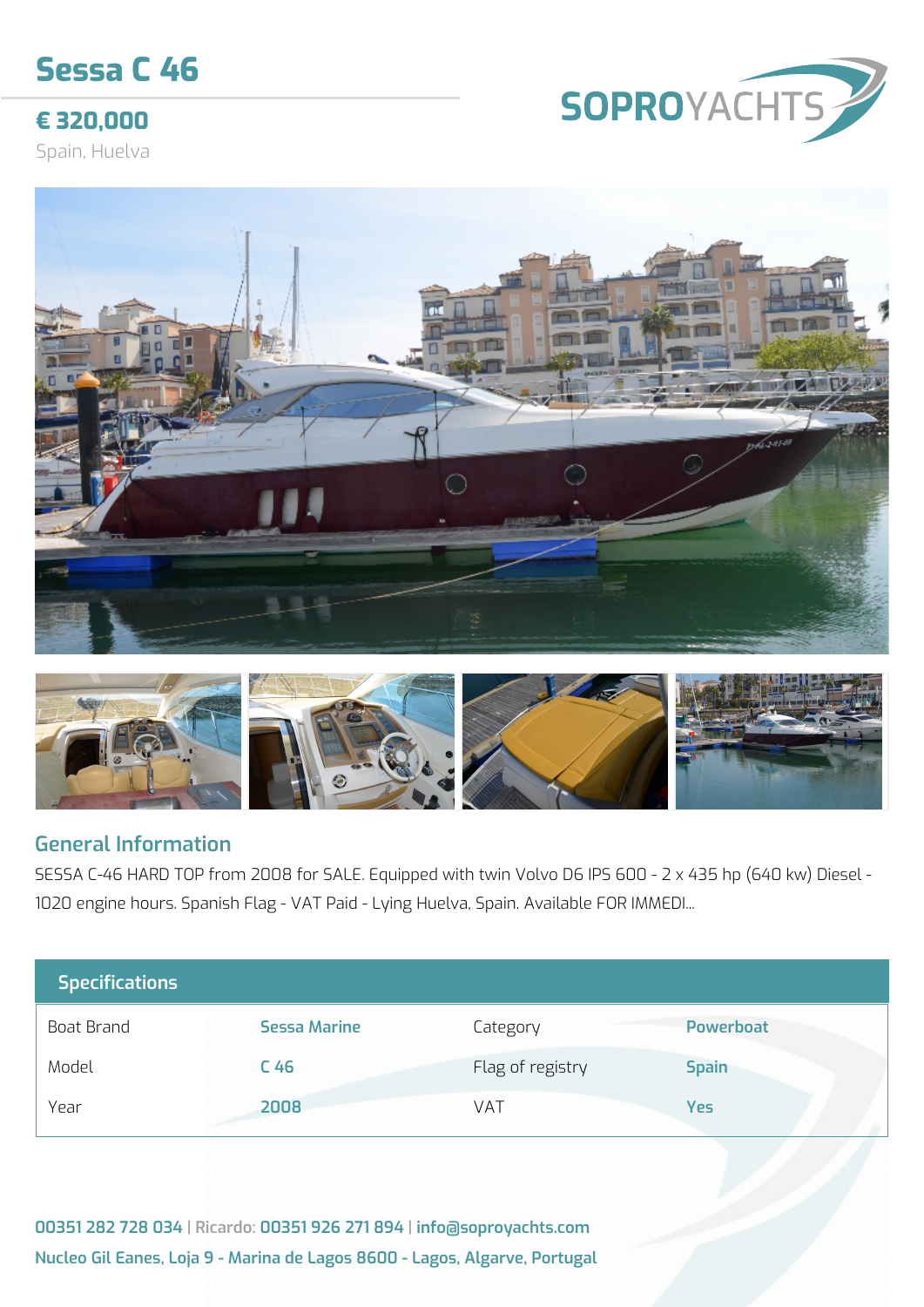

### **€ 320,000**

Spain, Huelva



#### **Specifications**

| <b>Measurements</b>     |                 | <b>Motors, Tanks &amp; Propellers</b> |                    |
|-------------------------|-----------------|---------------------------------------|--------------------|
| Length                  | 15 Mts          | <b>Motor Make</b>                     | <b>Volvo Penta</b> |
| <b>Beam</b>             | <b>4.28 Mts</b> | Motor Model                           | <b>D6 IPS 600</b>  |
| Max Draft               | <b>1.10 Mts</b> | Motor Power                           | 435 HP             |
| Accommodation           |                 | Motor Year                            | 2008               |
|                         |                 | Fuel Type                             | <b>Diesel Lts</b>  |
| <b>Total Cabins</b>     | $\overline{2}$  | <b>Water Tank</b>                     | <b>430 Lts</b>     |
| <b>Beds</b>             |                 | <b>Black Water Tank</b>               | <b>155 Lts</b>     |
| <b>Bathrooms</b>        | $\overline{2}$  | <b>Propeller Type</b>                 | 4 blade            |
| Capacity                | 12              | Propeller                             |                    |
| <b>Seating Capacity</b> | 12              |                                       |                    |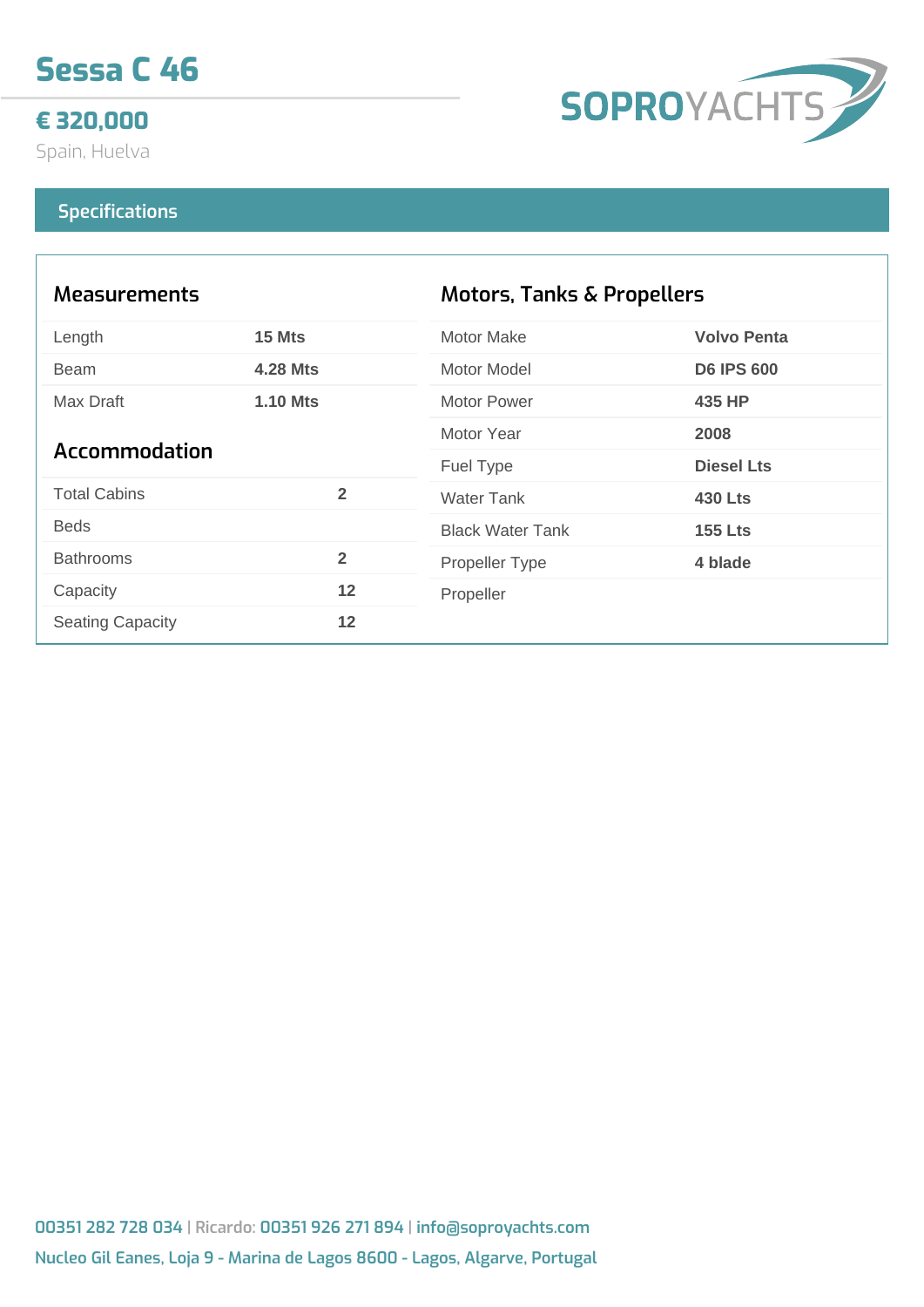# **Sessa C 46**

## **€ 320,000**

Spain, Huelva

#### **Specifications**

#### **Electronics**

- Depthsounder
- Log-Speedometer
- Plotter
- Autopilot
- Compass
- GPS
- VHF
- Radar
- Radio Hi-Fi
- Cockpit Speakers
- Joystick
- Electronic Commands
- Electronic engine displays.
- Flaps indicators
- Rudder angle indicator.
- Electronic engine controls
- Indicators for fuel and water
- TV flat screen

## **Inside Equipment**

- Microwave Oven
- Electric Head
- Refrigerator
- Electric Bilge Pump
- Manual Bilge Pump
- Hot Water
- Cabin Speakers
- Stering Wheel
- Vitroceramic Cooktop
- Surround System
- Vacuum Toillets